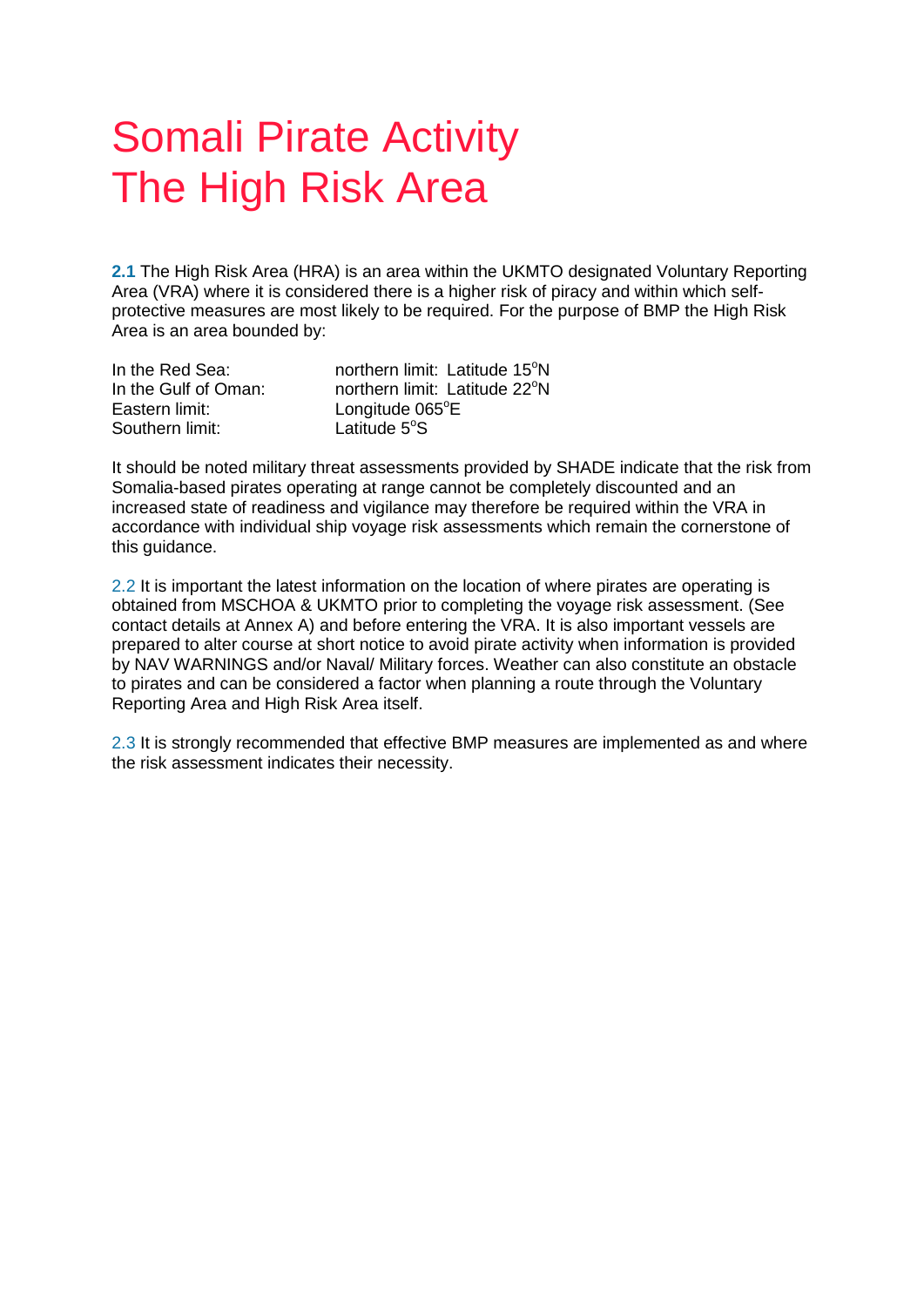## Supporting Guidance

To avoid confusion the following guidance is offered on the implementation of BMP in light of the geographic change to the HRA as defined in BMP 4:

- The three fundamental requirements of BMP Register at MSCHOA, Report to UKMTO, Implement SPMS remain unchanged;
- The pre-transit risk assessment in accordance with section 3 of BMP 4 remains essential to the safety of a ship and its crew;
- Military Threat Assessments through SHADE indicate pirates are capable of attacking at range.
- The pre transit risk assessment should therefore consider both the situation in the VRA as well as the HRA, taking into account current advice from UKMTO, MSCHOA, Coastal States and relevant NAV warnings;
- The MSCHOA Vessel Registration area remains **unchanged** and is still bounded by the Strait of Hormuz and Suez to the North, 10S and 78E. All Vessel movements should be registered with MSCHOA, even if the vessel **does not** enter the modified HRA.
- Any reference in BMP4 stating that a Vessel should register with MSCHOA prior to entering the HRA is now superseded by the bullet above.
- There is only a requirement to register with MSCHOA once.
- The output of the Risk Assessment will determine what appropriate selfprotective measures are required and when and where they should be applied. It should be noted that SPMs are likely to be required in the HRA for most vessels.
- The table below provides quidance on the specific application of actions by the Company and Ships master in the VRA and HRA in accordance with the new definition.